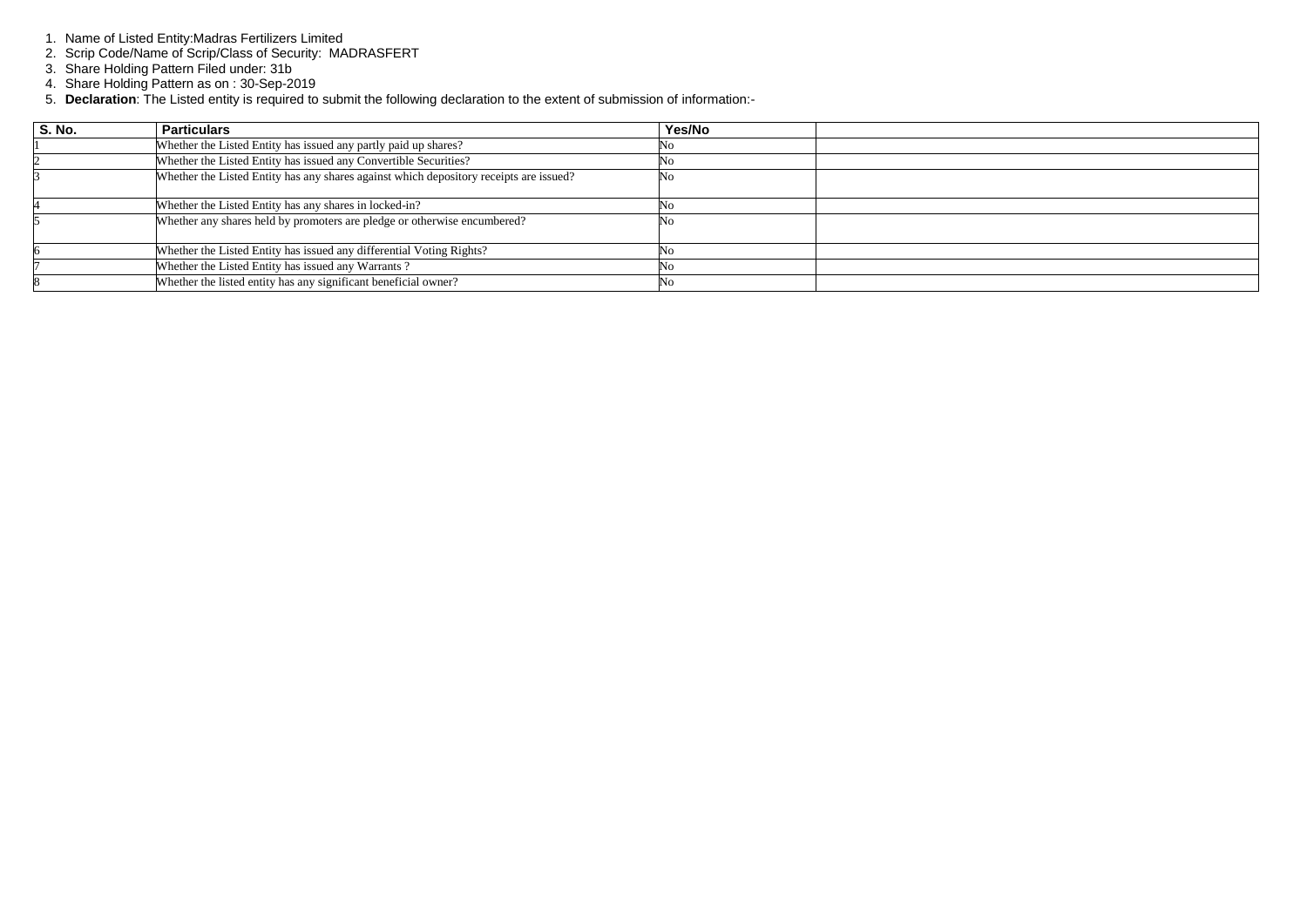| Catego ry<br>(1) | Category of<br>shareholder<br>(II)       | Nos. of<br>shareh<br>olders | No. of fully paid<br>up equity | No.<br>of<br>Partly<br>paid-up | No. of shares<br>underlying | Total nos.<br>shares | Shareholding as a<br>% of total no. of |                            |                   | Number of Voting Rights held in each class of securities |                              | <b>No. of Shares</b><br><b>Underlying</b> | Shareholding, as a<br><b>Number of</b><br>% assuming full<br>Locked in<br>shares |                         |            | <b>Number of</b><br>Shares pledged<br>or | <b>Number of equity</b><br>shares held |
|------------------|------------------------------------------|-----------------------------|--------------------------------|--------------------------------|-----------------------------|----------------------|----------------------------------------|----------------------------|-------------------|----------------------------------------------------------|------------------------------|-------------------------------------------|----------------------------------------------------------------------------------|-------------------------|------------|------------------------------------------|----------------------------------------|
|                  |                                          | (III)                       | shares                         | equity                         | Depository                  | $held$<br>(VII) =    | shares<br>(calculated as               |                            |                   | (X)                                                      |                              | <b>Outstanding</b>                        | conversion<br>of convertible                                                     |                         | otherwise  |                                          | in                                     |
|                  |                                          |                             | held                           | shares                         | Receipts                    |                      | per SCRR,                              |                            |                   |                                                          |                              | convertible                               | securities (as a                                                                 | <u>(XII)</u>            |            | encumbered                               | dematerializ                           |
|                  |                                          |                             | (IV)                           | $rac{held}{(V)}$               | (VI)                        | $(\dot{IV})+(V)+$    | $\frac{1957}{\text{(VIII)}}$           |                            |                   |                                                          |                              | securities<br>(including                  | percentage of                                                                    |                         |            | (XIII)                                   | ed form                                |
|                  |                                          |                             |                                |                                |                             | $\sqrt{(V/I)}$       |                                        |                            |                   |                                                          |                              |                                           | diluted share                                                                    |                         |            |                                          |                                        |
|                  |                                          |                             |                                |                                |                             |                      | $\frac{As a % of}{(A+B+C2)}$           | <b>No of Voting Rights</b> |                   |                                                          | Total as<br>$\boldsymbol{a}$ | <b>Warrants)</b>                          | capital)                                                                         | No. (a)<br>As a<br>% of | No.<br>(a) | As a<br>% of                             | (XIV)                                  |
|                  |                                          |                             |                                |                                |                             |                      |                                        | Clas $s$ eg: $X$           | Clas <sub>s</sub> | Tot al                                                   | % of                         | $\overline{(\mathsf{X})}$                 | $(XI) = (VII)+(X)$                                                               | total                   |            | total                                    |                                        |
|                  |                                          |                             |                                |                                |                             |                      |                                        |                            | eg:y              |                                                          | $(A+B+C)$                    |                                           | As a % of                                                                        | Shar es                 |            | Share s                                  |                                        |
|                  |                                          |                             |                                |                                |                             |                      |                                        |                            |                   |                                                          |                              |                                           | $(A+B+C2)$                                                                       | held (b)                |            | held (b)                                 |                                        |
|                  |                                          |                             |                                |                                |                             |                      |                                        |                            |                   |                                                          |                              |                                           |                                                                                  |                         |            |                                          |                                        |
| A                | Promoter &<br>Promoter Group             |                             | 137368200                      |                                |                             | 137368200            | 85.27                                  | 137368200                  | $\left($          | 137368200                                                | 85.27                        |                                           | 85.27                                                                            |                         |            |                                          | 137368200                              |
| $\bf{B}$         | Public                                   | 31998                       | 23733100                       |                                |                             | 23733100             | 14.73                                  | 23733100                   |                   | 23733100                                                 | 14.73                        |                                           | 14.73                                                                            |                         |            |                                          | 19895531                               |
| $\overline{C}$   | Non Promoter-<br>Non Public              |                             |                                |                                |                             |                      |                                        |                            |                   |                                                          |                              |                                           |                                                                                  |                         |            |                                          |                                        |
| C1               | <b>Shares</b><br>underlying DRs          |                             |                                |                                |                             |                      |                                        |                            |                   |                                                          |                              |                                           |                                                                                  |                         |            |                                          |                                        |
| $\overline{C2}$  | Shares held by<br><b>Employee Trusts</b> |                             |                                |                                |                             |                      |                                        |                            |                   |                                                          |                              |                                           |                                                                                  |                         |            |                                          |                                        |
|                  | Total                                    | 32000                       | 161101300                      |                                |                             | 161101300            | 100                                    | 161101300                  | $\Omega$          | 161101300                                                | 100                          |                                           | 100                                                                              |                         |            |                                          | 157263731                              |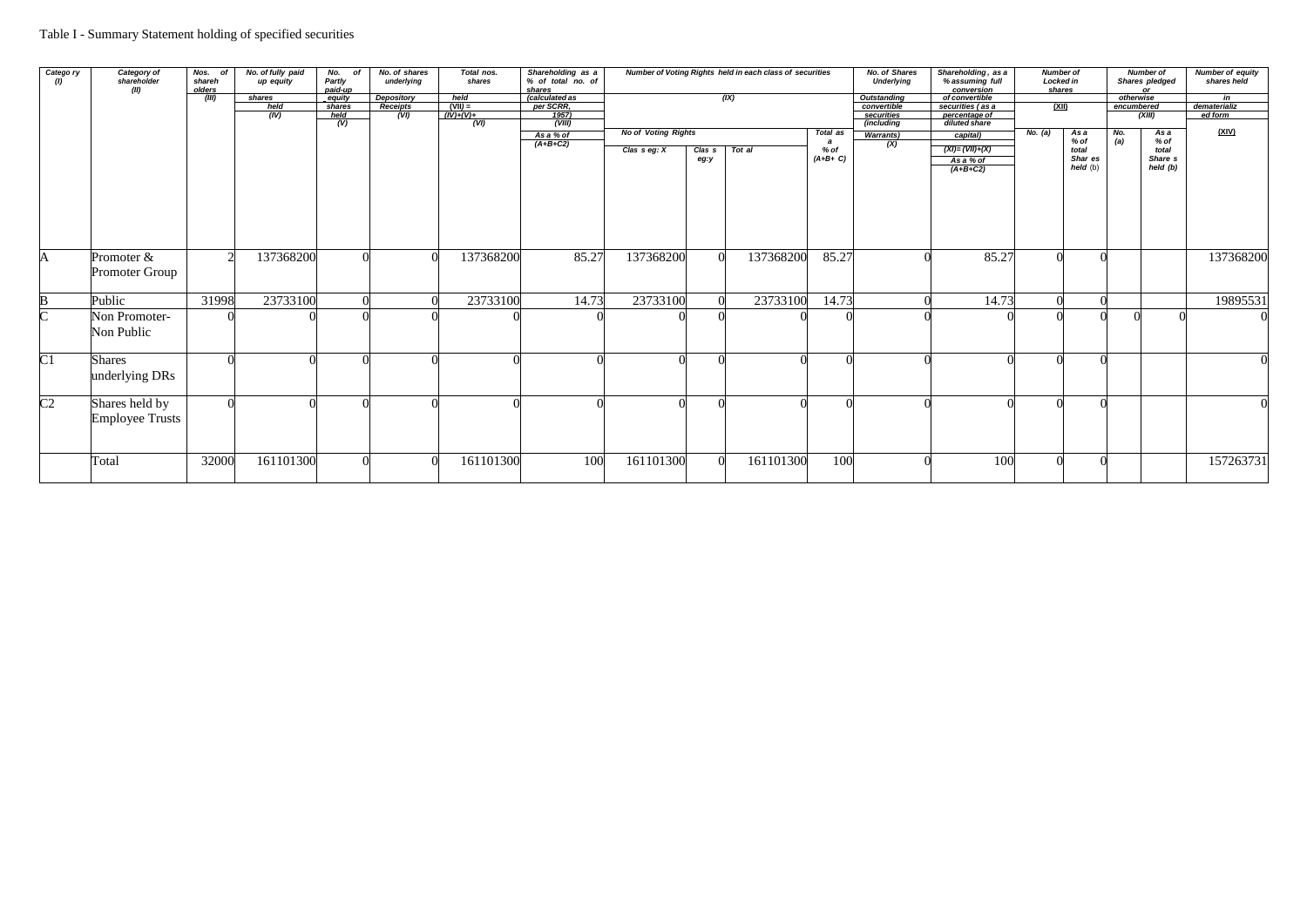| Category & Name<br>of the<br>Shareholders | <b>PAN</b> | No. of                      | No. of               | <b>Partly</b>    | <b>Nos. of</b>           | Total            | <b>Sharehol</b>                    |                 |                            | Number of Voting Rights held in<br>each class of securities |                             | No. of                                | <b>Shareholdin</b>                                            | <b>Number of</b> |                               | <b>Number of</b>                                                                  | <b>Number of</b>                                       |
|-------------------------------------------|------------|-----------------------------|----------------------|------------------|--------------------------|------------------|------------------------------------|-----------------|----------------------------|-------------------------------------------------------------|-----------------------------|---------------------------------------|---------------------------------------------------------------|------------------|-------------------------------|-----------------------------------------------------------------------------------|--------------------------------------------------------|
|                                           | (II)       | shareh<br><b>older</b>      | <b>Tully</b><br>paid | paid-up          | <b>shares</b>            | nos.             | ding %<br>calculate                |                 |                            | (IX)                                                        |                             | <b>Shares</b>                         | $g$ , as a $\%$<br>assuming                                   | <b>shares</b>    | <b>Locked in</b>              | <b>Shares</b>                                                                     | equity<br>shares held                                  |
| $\langle 0 \rangle$                       |            | $\overline{(\overline{m})}$ | $\overline{up}$      | equity<br>shares | underlying<br>Depository | shares<br>held   | d as per                           |                 |                            |                                                             |                             | Underlying<br>Outstanding             | tull                                                          |                  | $\overline{(\overline{XII})}$ | pledged or                                                                        | $\overline{\mathsf{m}}$                                |
|                                           |            |                             | equity<br>share      | neid<br>(V)      | Réceipts<br>(VI)         | $\overline{V} =$ | <u>SCRR,</u><br>1957               |                 |                            |                                                             |                             | convertible                           | conversion                                                    |                  |                               | encumbered                                                                        | dematerializ                                           |
|                                           |            |                             | s held               |                  |                          | <u>TV+V+VI)</u>  |                                    |                 | <b>No of Voting Rights</b> |                                                             |                             | <b>Securities</b><br><i>including</i> | $\overline{of}$                                               |                  |                               | $\overline{(\overline{X} \overline{I} \overline{I})}$<br><del>``As a</del><br>No. | ed form<br>$\overline{(\overline{X}$ i $\overline{V})$ |
|                                           |            |                             | (IV)                 |                  |                          |                  |                                    |                 |                            |                                                             | Total as<br>a % of<br>Total | <b>Warrants</b> )                     | convertible<br>  securities                                   | No.<br>(a)       | As a<br>$%$ of                | $\overline{a}$<br>$%$ of                                                          |                                                        |
|                                           |            |                             |                      |                  |                          |                  | As a % of<br>(A+B+C2)              |                 |                            |                                                             |                             | (X)                                   | as a                                                          |                  |                               |                                                                                   |                                                        |
|                                           |            |                             |                      |                  |                          |                  | $\overline{(\nabla \overline{u})}$ | Class<br>X      | Class<br>Y                 | Tot al                                                      | Voting<br>rights            |                                       | percentage<br>of diluted                                      |                  | total                         | total                                                                             |                                                        |
|                                           |            |                             |                      |                  |                          |                  |                                    |                 |                            |                                                             |                             |                                       | share                                                         |                  | <b>Shar</b>                   | share                                                                             |                                                        |
|                                           |            |                             |                      |                  |                          |                  |                                    |                 |                            |                                                             |                             |                                       | capital)                                                      |                  | es                            | s held                                                                            |                                                        |
|                                           |            |                             |                      |                  |                          |                  |                                    |                 |                            |                                                             |                             |                                       | $\overrightarrow{XY} = \overrightarrow{XY}$<br>(VII)+(X) as a |                  | held                          | (b)                                                                               |                                                        |
|                                           |            |                             |                      |                  |                          |                  |                                    |                 |                            |                                                             |                             |                                       |                                                               |                  | (b)                           |                                                                                   |                                                        |
|                                           |            |                             |                      |                  |                          |                  |                                    |                 |                            |                                                             |                             |                                       | $7.777$<br>$7.07$<br>$7.07$                                   |                  |                               |                                                                                   |                                                        |
| Indian                                    |            |                             |                      |                  |                          |                  |                                    |                 |                            |                                                             |                             |                                       |                                                               |                  |                               |                                                                                   |                                                        |
| Individuals/Hindu                         |            |                             |                      |                  |                          |                  |                                    |                 |                            |                                                             |                             |                                       |                                                               |                  |                               |                                                                                   |                                                        |
| undivided Family                          |            |                             |                      |                  |                          |                  |                                    |                 |                            |                                                             |                             |                                       |                                                               |                  |                               |                                                                                   |                                                        |
| Central Government/                       |            |                             | 95851700             |                  |                          | 95851700         |                                    | 59.5 95851700   |                            | 95851700                                                    | 59.5                        |                                       | 59.5                                                          |                  |                               |                                                                                   | 95851700                                               |
| State Government(s)                       |            |                             |                      |                  |                          |                  |                                    |                 |                            |                                                             |                             |                                       |                                                               |                  |                               |                                                                                   |                                                        |
| <b>GOVERNMENT OF</b>                      | ZZZZZ9999Z |                             | 95851700             |                  |                          | 95851700         |                                    | 59.5 95851700   |                            | 95851700                                                    | 59.5                        |                                       | 59.5                                                          |                  |                               |                                                                                   | 95851700                                               |
| <b>INDIA</b>                              |            |                             |                      |                  |                          |                  |                                    |                 |                            |                                                             |                             |                                       |                                                               |                  |                               |                                                                                   |                                                        |
| Financial Institutions/                   |            |                             |                      |                  |                          |                  |                                    |                 |                            |                                                             |                             |                                       |                                                               |                  |                               |                                                                                   |                                                        |
| <b>Banks</b>                              |            |                             |                      |                  |                          |                  |                                    |                 |                            |                                                             |                             |                                       |                                                               |                  |                               |                                                                                   |                                                        |
| Any Other (specify)                       |            |                             |                      |                  |                          |                  |                                    |                 |                            |                                                             |                             |                                       |                                                               |                  |                               |                                                                                   |                                                        |
| $\overline{\text{Sub-Total}(A)(1)}$       |            |                             | 95851700             |                  |                          | 95851700         |                                    | 59.5 95851700   |                            | 95851700                                                    | $\overline{59.5}$           |                                       | 59.5                                                          |                  |                               |                                                                                   | 95851700                                               |
| Foreign                                   |            |                             |                      |                  |                          |                  |                                    |                 |                            |                                                             |                             |                                       |                                                               |                  |                               |                                                                                   |                                                        |
| Individuals (Non-                         |            |                             |                      |                  |                          |                  |                                    |                 |                            |                                                             |                             |                                       |                                                               |                  |                               |                                                                                   |                                                        |
| Resident Individuals/                     |            |                             |                      |                  |                          |                  |                                    |                 |                            |                                                             |                             |                                       |                                                               |                  |                               |                                                                                   |                                                        |
| Foreign Individuals)                      |            |                             |                      |                  |                          |                  |                                    |                 |                            |                                                             |                             |                                       |                                                               |                  |                               |                                                                                   |                                                        |
| Government                                |            |                             |                      |                  |                          |                  |                                    |                 |                            |                                                             |                             |                                       |                                                               |                  |                               |                                                                                   |                                                        |
| Institutions                              |            |                             |                      |                  |                          |                  |                                    |                 |                            |                                                             |                             |                                       |                                                               |                  |                               |                                                                                   |                                                        |
| Foreign Portfolio                         |            |                             |                      |                  |                          |                  |                                    |                 |                            |                                                             |                             |                                       |                                                               |                  |                               |                                                                                   |                                                        |
| Investor                                  |            |                             |                      |                  |                          |                  |                                    |                 |                            |                                                             |                             |                                       |                                                               |                  |                               |                                                                                   |                                                        |
| Any Other (specify)                       |            |                             | 41516500             |                  |                          | 41516500         |                                    | 25.77 41516500  |                            | 41516500                                                    | 25.77                       |                                       | 25.77                                                         |                  |                               |                                                                                   | 41516500                                               |
| Other                                     |            |                             | 41516500             |                  |                          | 41516500         |                                    | 25.77 41516500  |                            | 41516500                                                    | 25.77                       |                                       | 25.77                                                         |                  |                               |                                                                                   | 41516500                                               |
| Sub-Total $(A)(2)$                        |            |                             | 41516500             |                  |                          | 41516500         |                                    | 25.77 41516500  |                            | 41516500                                                    | 25.77                       |                                       | 25.77                                                         |                  |                               |                                                                                   | 41516500                                               |
| Total Shareholding of                     |            |                             | 2137368200           |                  |                          | 137368200        |                                    | 85.27 137368200 |                            | 0137368200                                                  | 85.27                       |                                       | 85.27                                                         |                  |                               |                                                                                   | 137368200                                              |
| Promoter and Promoter                     |            |                             |                      |                  |                          |                  |                                    |                 |                            |                                                             |                             |                                       |                                                               |                  |                               |                                                                                   |                                                        |
| Group $(A)=$                              |            |                             |                      |                  |                          |                  |                                    |                 |                            |                                                             |                             |                                       |                                                               |                  |                               |                                                                                   |                                                        |
| $(A)(1)+(A)(2)$                           |            |                             |                      |                  |                          |                  |                                    |                 |                            |                                                             |                             |                                       |                                                               |                  |                               |                                                                                   |                                                        |
| <b>NAFTIRAN INTER</b>                     | ZZZZZ9999Z |                             | 41516500             |                  |                          | 41516500         |                                    | 25.77 41516500  |                            | 0 41516500                                                  | 25.77                       |                                       | 25.77                                                         |                  |                               |                                                                                   | 41516500                                               |
| TRADE CO - CO                             |            |                             |                      |                  |                          |                  |                                    |                 |                            |                                                             |                             |                                       |                                                               |                  |                               |                                                                                   |                                                        |
| <b>PROMOTER</b>                           |            |                             |                      |                  |                          |                  |                                    |                 |                            |                                                             |                             |                                       |                                                               |                  |                               |                                                                                   |                                                        |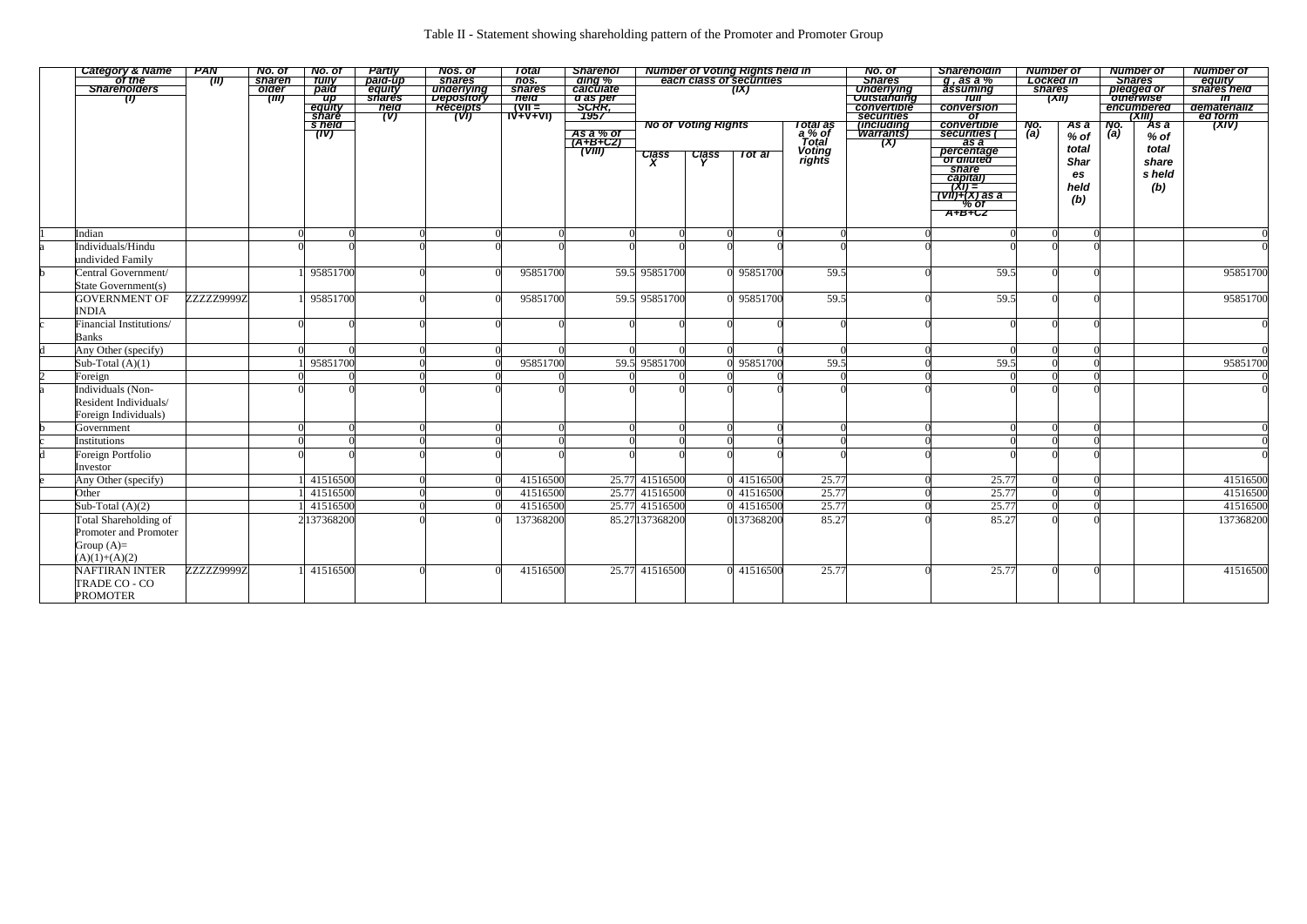|                         | <b>Category &amp; Name of the</b><br>Shareholders<br>$\bf{U}$                            | <i>PAN</i><br>(II) | Nos. of<br>shareh<br>older<br>(iii) | No. of<br>fully paid<br>up equity<br>share s<br>held (IV) | <b>Partly</b><br>paid-up<br>equity<br><i>shares</i><br>held<br>(V) | Nos. of<br>shares<br>underlying<br><b>Depository</b><br>Receipts (VI) | <b>Total</b><br>nos.<br>shares<br>held <b>VII</b><br>$\equiv$<br>$IV+V+VI$ | <b>Sharehol</b><br>ding %<br>calculate d<br>as per<br>SCRR,<br>1957<br>As a % of |          | <b>No of Voting Rights</b> | of securities<br>(IX) | <b>Number of Voting Rights held in each class</b><br>Total as a<br>$%$ of | <b>No. of Shares</b><br><b>Underlying</b><br><b>Outstanding</b><br>convertible<br>securities<br><i>(including)</i><br><i>Warrants</i> ) $(X)$ | <b>Total</b><br>shareholdin g,<br>as a %<br>assuming full<br>conversion of<br>convertible<br>securities (as a | $N_{0}$<br>(a) | Number of<br>Locked in<br>$\overline{\text{}s}$ <i>hares</i> ( <i>XII</i> )<br>As a<br>$%$ of<br>total | No.<br>(No)<br>t ap | Number of<br><b>Shares</b> pledged<br>or otherwise<br>encumbered<br>As a<br>% of<br>total | Number of<br>equity shares<br>held in<br>dematerializ ed<br>form $(XIV)$ |
|-------------------------|------------------------------------------------------------------------------------------|--------------------|-------------------------------------|-----------------------------------------------------------|--------------------------------------------------------------------|-----------------------------------------------------------------------|----------------------------------------------------------------------------|----------------------------------------------------------------------------------|----------|----------------------------|-----------------------|---------------------------------------------------------------------------|-----------------------------------------------------------------------------------------------------------------------------------------------|---------------------------------------------------------------------------------------------------------------|----------------|--------------------------------------------------------------------------------------------------------|---------------------|-------------------------------------------------------------------------------------------|--------------------------------------------------------------------------|
|                         |                                                                                          |                    |                                     |                                                           |                                                                    |                                                                       |                                                                            | $(A+B+C2)$<br><b>VIII</b>                                                        | Class X  | Class Y                    | Tot al                | <b>Total</b><br><b>Voting</b>                                             |                                                                                                                                               | percentage of<br>diluted share                                                                                |                | <b>Shar</b><br>$e_{S}$                                                                                 | pli<br>ca           | share s<br>held                                                                           |                                                                          |
|                         | Institutions                                                                             |                    |                                     |                                                           |                                                                    |                                                                       |                                                                            |                                                                                  |          |                            |                       |                                                                           |                                                                                                                                               |                                                                                                               |                |                                                                                                        |                     |                                                                                           |                                                                          |
|                         | Mutual Funds/                                                                            |                    |                                     | 2400                                                      |                                                                    |                                                                       | 2400                                                                       |                                                                                  | 2400     |                            | 2400                  |                                                                           |                                                                                                                                               |                                                                                                               |                |                                                                                                        |                     |                                                                                           |                                                                          |
|                         | Venture Capital Funds                                                                    |                    |                                     |                                                           |                                                                    |                                                                       |                                                                            |                                                                                  |          |                            |                       |                                                                           |                                                                                                                                               |                                                                                                               |                |                                                                                                        |                     |                                                                                           |                                                                          |
|                         | <b>Alternate Investment Funds</b>                                                        |                    |                                     |                                                           |                                                                    |                                                                       |                                                                            |                                                                                  |          |                            |                       |                                                                           |                                                                                                                                               |                                                                                                               |                |                                                                                                        |                     |                                                                                           |                                                                          |
|                         | Foreign Venture Capital<br>Investors                                                     |                    |                                     |                                                           |                                                                    |                                                                       |                                                                            |                                                                                  |          |                            |                       |                                                                           |                                                                                                                                               |                                                                                                               |                |                                                                                                        |                     |                                                                                           |                                                                          |
|                         | <b>Foreign Portfolio Investors</b>                                                       |                    |                                     |                                                           |                                                                    |                                                                       |                                                                            |                                                                                  |          |                            |                       |                                                                           |                                                                                                                                               |                                                                                                               |                |                                                                                                        |                     |                                                                                           |                                                                          |
|                         | <b>Financial Institutions/ Banks</b>                                                     |                    |                                     | 92849                                                     |                                                                    |                                                                       | 92849                                                                      | 0.06                                                                             | 92849    |                            | 92849                 | 0.06                                                                      |                                                                                                                                               | 0.06                                                                                                          |                |                                                                                                        |                     |                                                                                           | 58249                                                                    |
|                         | <b>Insurance Companies</b>                                                               |                    |                                     |                                                           |                                                                    |                                                                       |                                                                            |                                                                                  |          |                            |                       |                                                                           |                                                                                                                                               |                                                                                                               |                |                                                                                                        |                     |                                                                                           |                                                                          |
|                         | <b>Provident Funds/ Pension</b><br>Funds                                                 |                    |                                     |                                                           |                                                                    |                                                                       |                                                                            |                                                                                  |          |                            |                       |                                                                           |                                                                                                                                               |                                                                                                               |                |                                                                                                        |                     |                                                                                           |                                                                          |
|                         | Any Other (specify)                                                                      |                    |                                     |                                                           |                                                                    |                                                                       |                                                                            |                                                                                  |          |                            |                       |                                                                           |                                                                                                                                               |                                                                                                               |                |                                                                                                        |                     |                                                                                           |                                                                          |
|                         | Sub-Total $(B)(1)$                                                                       |                    | 18                                  | 95249                                                     |                                                                    |                                                                       | 95249                                                                      | 0.06                                                                             | 95249    |                            | 95249                 | 0.06                                                                      |                                                                                                                                               | 0.06                                                                                                          |                |                                                                                                        |                     |                                                                                           | 58249                                                                    |
| 2                       | Central Government/ State<br>Government(s)/ President of<br>India                        |                    |                                     |                                                           |                                                                    |                                                                       |                                                                            |                                                                                  |          |                            |                       |                                                                           |                                                                                                                                               |                                                                                                               |                |                                                                                                        |                     |                                                                                           |                                                                          |
|                         | Sub-Total $(B)(2)$                                                                       |                    |                                     |                                                           |                                                                    |                                                                       |                                                                            |                                                                                  |          |                            |                       |                                                                           |                                                                                                                                               |                                                                                                               |                |                                                                                                        |                     |                                                                                           |                                                                          |
|                         | Non-institutions                                                                         |                    |                                     |                                                           |                                                                    |                                                                       |                                                                            |                                                                                  |          |                            |                       |                                                                           |                                                                                                                                               |                                                                                                               |                |                                                                                                        |                     |                                                                                           |                                                                          |
|                         | Individuals -                                                                            |                    | 31604                               | 21812032                                                  |                                                                    |                                                                       | 21812032                                                                   | 13.54                                                                            | 21812032 |                            | 21812032              | 13.54                                                                     |                                                                                                                                               | 13.54                                                                                                         |                |                                                                                                        |                     |                                                                                           | 18145463                                                                 |
|                         | Individual shareholders<br>holding nominal share<br>capital up to Rs. 2 lakhs.           |                    | 31546                               | 16936388                                                  |                                                                    |                                                                       | 16936388                                                                   | 10.51                                                                            | 16936388 |                            | 16936388              | 10.51                                                                     |                                                                                                                                               | 10.51                                                                                                         |                |                                                                                                        |                     |                                                                                           | 13269819                                                                 |
|                         | Individual shareholders<br>holding nominal share<br>capital in excess of Rs. 2<br>lakhs. |                    | 58                                  | 4875644                                                   |                                                                    |                                                                       | 4875644                                                                    | 3.03                                                                             | 4875644  |                            | 4875644               | 3.03                                                                      |                                                                                                                                               | 3.03                                                                                                          |                |                                                                                                        |                     |                                                                                           | 4875644                                                                  |
|                         | NBFCs registered with RBI                                                                |                    |                                     | 30000                                                     |                                                                    |                                                                       | 30000                                                                      | 0.02                                                                             | 30000    |                            | 30000                 | 0.02                                                                      |                                                                                                                                               | 0.02                                                                                                          |                |                                                                                                        | $\Omega$            |                                                                                           | 30000                                                                    |
|                         | <b>Employee Trusts</b>                                                                   |                    |                                     |                                                           |                                                                    |                                                                       |                                                                            |                                                                                  |          |                            |                       |                                                                           |                                                                                                                                               |                                                                                                               |                |                                                                                                        |                     |                                                                                           |                                                                          |
| $\overline{\mathrm{d}}$ | <b>Overseas Depositories</b><br>(holding DRs) (balancing<br>figure)                      |                    |                                     |                                                           |                                                                    |                                                                       |                                                                            |                                                                                  |          |                            |                       |                                                                           |                                                                                                                                               |                                                                                                               |                |                                                                                                        |                     |                                                                                           |                                                                          |
|                         | Any Other (specify)                                                                      |                    | 375                                 | 1795819                                                   |                                                                    |                                                                       | 1795819                                                                    | 1.11                                                                             | 1795819  |                            | 1795819               | 1.11                                                                      |                                                                                                                                               | 1.11                                                                                                          |                |                                                                                                        | $\Omega$            |                                                                                           | 1661819                                                                  |
|                         | Clearing member                                                                          |                    | 79                                  | 384825                                                    |                                                                    |                                                                       | 384825                                                                     | 0.24                                                                             | 384825   |                            | 384825                | 0.24                                                                      |                                                                                                                                               | 0.24                                                                                                          |                |                                                                                                        |                     |                                                                                           | 384825                                                                   |
|                         | Other                                                                                    |                    | $\overline{2}$                      | 44977                                                     |                                                                    |                                                                       | 44977                                                                      | 0.03                                                                             | 44977    |                            | 44977                 | 0.03                                                                      |                                                                                                                                               | 0.03                                                                                                          |                |                                                                                                        |                     |                                                                                           | 44977                                                                    |
|                         | Other                                                                                    |                    |                                     | 2376                                                      |                                                                    |                                                                       | 2376                                                                       |                                                                                  | 2376     |                            | 2376                  |                                                                           |                                                                                                                                               |                                                                                                               |                |                                                                                                        |                     |                                                                                           | 2376                                                                     |
|                         | Other                                                                                    |                    |                                     | 72040                                                     |                                                                    |                                                                       | 72040                                                                      | 0.04                                                                             | 72040    |                            | 72040                 | 0.04                                                                      |                                                                                                                                               | 0.04                                                                                                          |                |                                                                                                        |                     |                                                                                           | 72040                                                                    |
|                         | <b>Bodies Corporate</b>                                                                  |                    | 214                                 | 1161353                                                   |                                                                    |                                                                       | 1161353                                                                    | 0.72                                                                             | 1161353  |                            | 1161353               | 0.72                                                                      |                                                                                                                                               | 0.72                                                                                                          |                |                                                                                                        |                     |                                                                                           | 1027353                                                                  |
|                         | <b>LLP</b>                                                                               |                    |                                     | 2000                                                      |                                                                    |                                                                       | 2000                                                                       |                                                                                  | 2000     |                            | 2000                  |                                                                           |                                                                                                                                               |                                                                                                               |                |                                                                                                        |                     |                                                                                           | 2000                                                                     |
|                         | Other                                                                                    |                    | 58                                  | 128248                                                    |                                                                    |                                                                       | 128248                                                                     | 0.08                                                                             | 128248   |                            | 128248                | 0.08                                                                      |                                                                                                                                               | 0.08                                                                                                          |                |                                                                                                        |                     |                                                                                           | 128248                                                                   |
|                         | Sub-Total $(B)(3)$                                                                       |                    | 31980                               | 23637851                                                  |                                                                    |                                                                       | 23637851                                                                   | 14.67                                                                            | 23637851 |                            | 23637851              | 14.67                                                                     |                                                                                                                                               | 14.67                                                                                                         |                |                                                                                                        |                     |                                                                                           | 19837282                                                                 |
|                         | Total Public Shareholding<br>$(B)=(B)(1)+(B)(2)+(B)(3)$                                  |                    | 31998                               | 23733100                                                  |                                                                    |                                                                       | 23733100                                                                   | 14.73                                                                            | 23733100 |                            | 23733100              | 14.73                                                                     |                                                                                                                                               | 14.73                                                                                                         |                |                                                                                                        |                     |                                                                                           | 19895531                                                                 |